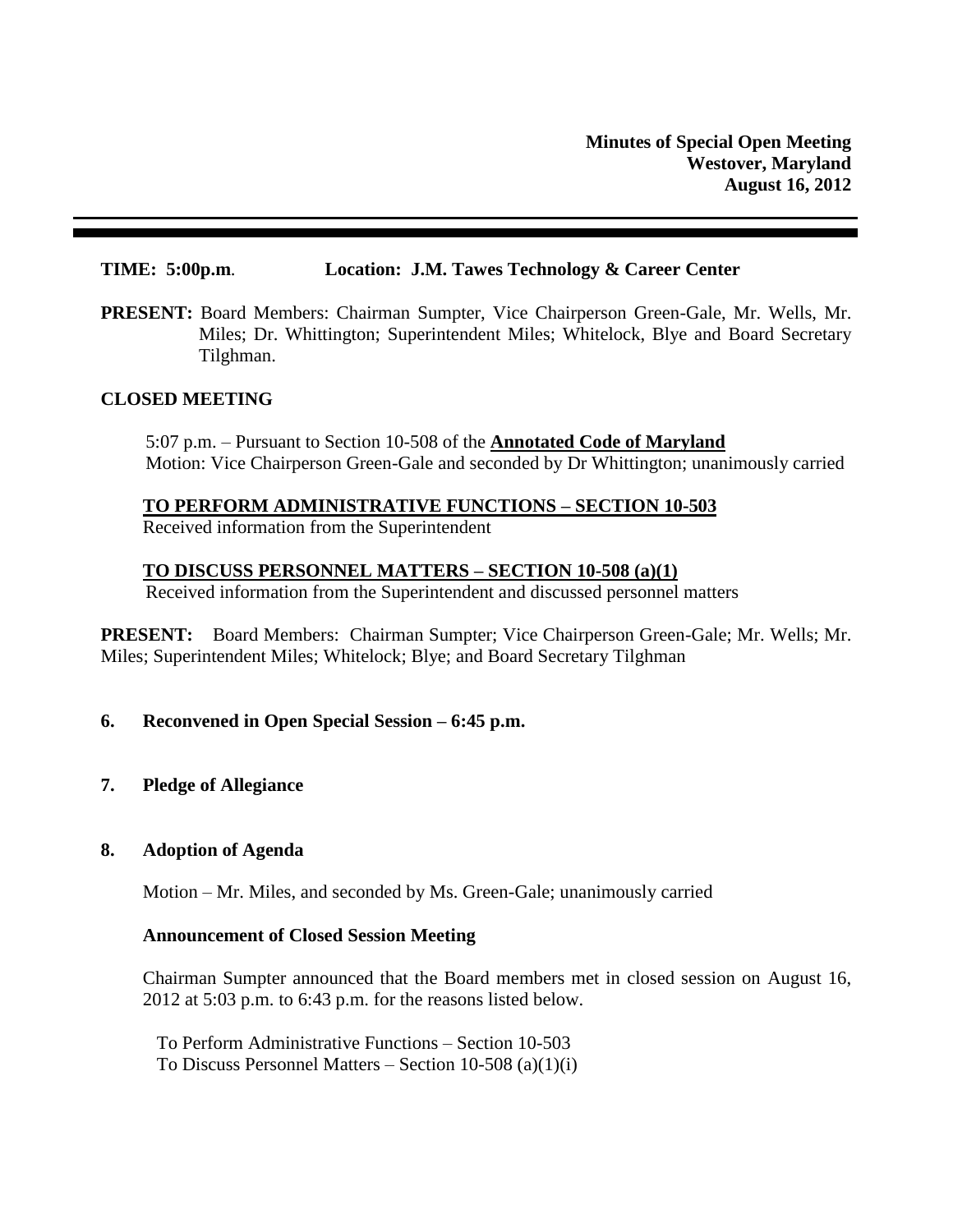# **9. Public Comments**

Mr. Darryl Webster, President of the Booster Club, addressed the Board with concerns regarding the Washington Academy & High School practice/game fields. He stated that the Geothermal renovators left WAHS is disrepair. Mr. Webster stated that the fields had high grass, holes in the ground, dirt pile ups, irrigation trenches, nonworking sprinkler systems and missing Bermuda grass. He requested the Board's permission to ask the commissioners permission to allow the inmates to help with the improvement of Washington High School's landscaping. Members of the Booster Club and parents are also willing to help physically and financially. Dr. Miles has asked Mr. Scott Tawes to speak with Mr. Webster in obtaining additional information.

Ms. Billy Chandler addressed the Board requesting the purchase of bleachers and athletic uniforms for Crisfield High School students. She also asked the Board to consider adding the Army ROTC back to CAHS. Dr. Miles stated that she was in receipt of a letter from Major Donnell informing her that there must be an enrollment of at least 100 cadets. Ms. Chandler requested a copy of the letter from the Airforce/Army regarding the disestablishment of the ROTC programs. She stated that would work on encouraging students to sign up for ROTC and that SCPS should recruit students as well. She stated that the commissioners would financially back the ROTC programs.

Ms. Chandler expressed concern about the uniform colors. Dr. Miles explained that the principals at the school could choose the school colors. Ms. Chandler announced that the PAC meeting scheduled for August 21, 2012 @ 6:00 p.m. at CAHS will be rescheduled.

# **10. New Business**

# **Human Resources Report**

Motion: Ms. Green-Gale and seconded by Mr. Wells; unanimously carried

#### **New Hires**

Ed Barber, Willis Dryden, Julie Elliott, Patricia Fontaine, Danielle Poinsette, Merrilee Perko, MeShell Purnell, Darlene Taylor, Mariyln Townsend, Trudy Johanning, Mary Smith, Theresa O'Neal, and Courtney Stewart

**Resignations** Linda Maldonado

**RIF Rehire** Delantae Ward